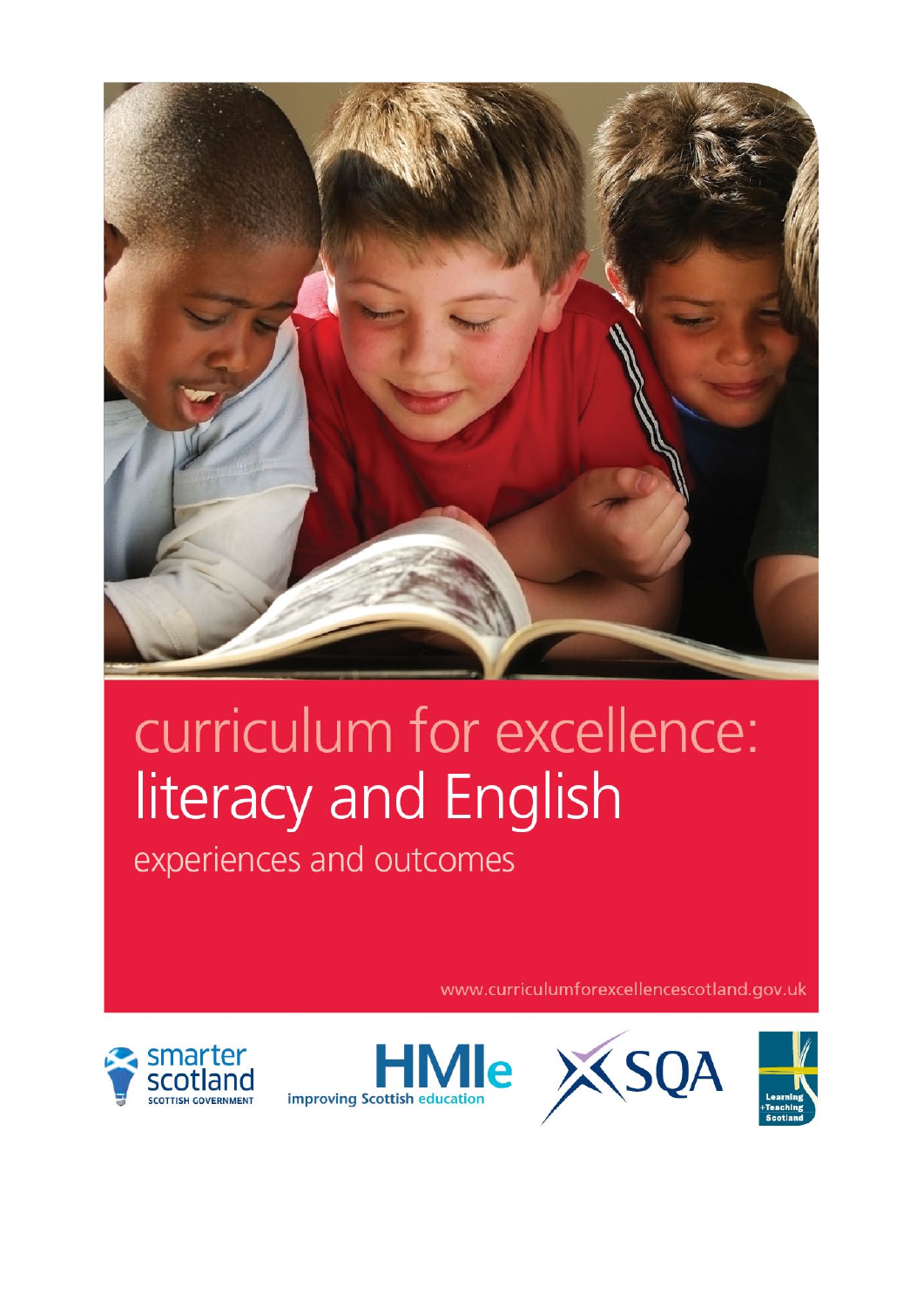## <span id="page-1-1"></span><span id="page-1-0"></span>**Literacy and English Experiences and outcomes**

The development of literacy skills plays an important role in all learning.

I develop and extend my literacy skills when I have opportunities to:

- communicate, collaborate and build relationships
- reflect on and explain my literacy and thinking skills, using feedback to help me improve and sensitively provide useful feedback for others
- engage with and create a wide range of texts<sup>[1](#page-1-0)</sup> in different media, taking advantage of the opportunities offered by ICT
- develop my understanding of what is special, vibrant and valuable about my own and other cultures and their languages
- explore the richness and diversity of language<sup>[2](#page-1-1)</sup>, how it can affect me, and the wide range of ways in which I and others can be creative
- extend and enrich my vocabulary through listening, talking, watching and reading.

In developing my English language skills:

- I engage with a wide range of texts and am developing an appreciation of the richness and breadth of Scotland's literary and linguistic heritage
- I enjoy exploring and discussing word patterns and text structures.

 $1$  Texts are defined in the principles and practice paper. They will include texts which are relevant to all areas of learning, and examples of writing by Scottish authors which relate to the history, heritage and cultur

 $2$  The languages of Scotland will include the languages which children and young people bring to the classroom and other settings.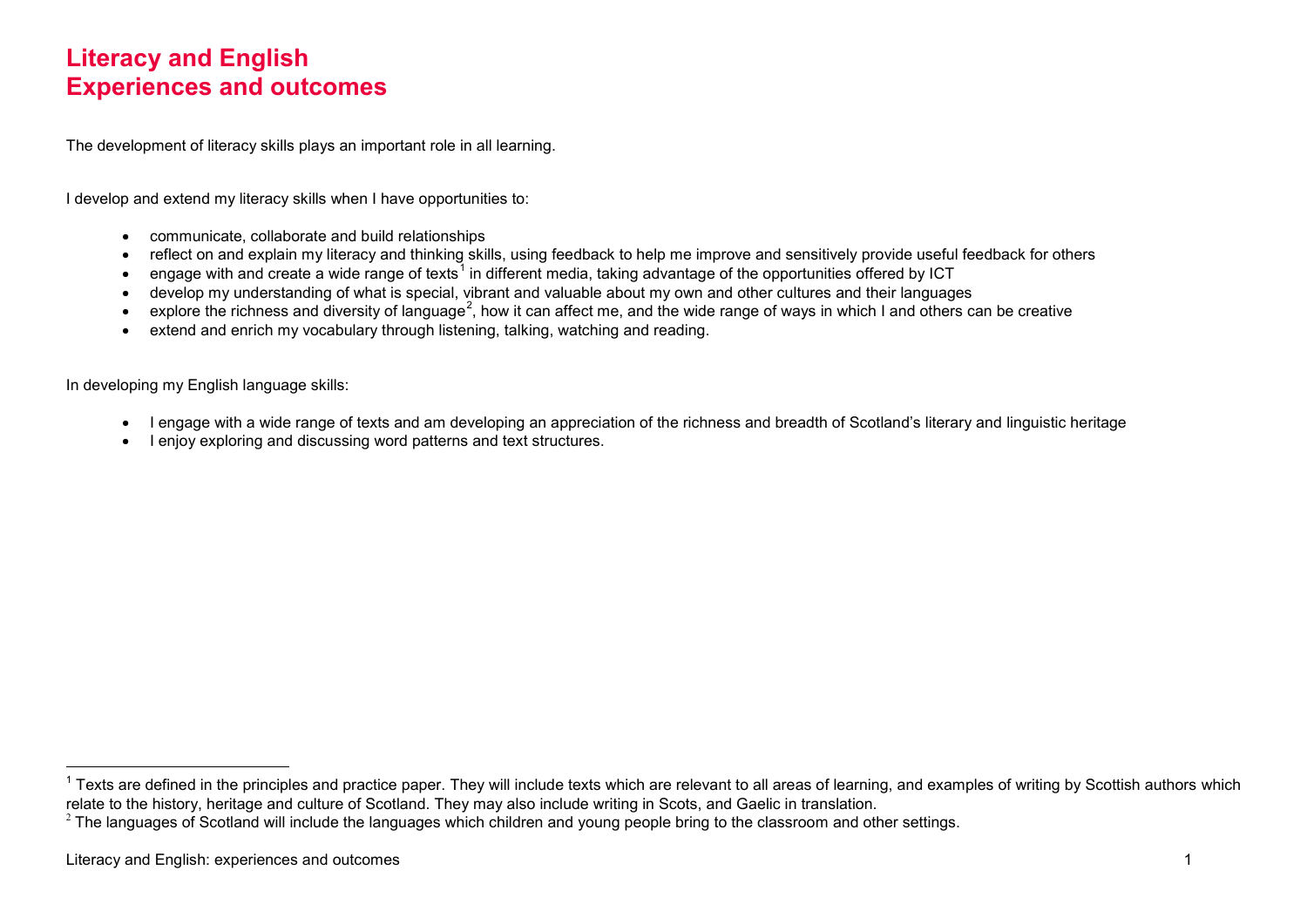<span id="page-2-0"></span>

| <b>Listening and talking</b>                                                                                                                                  | <b>Early</b>                                                                                                                                                                                                                                                                                                                                                                                                                                                                                    | <b>First</b>                                                                                                 | <b>Second</b>                                                                                                                                    | <b>Third</b>                                                                                                                                                                                                                 | <b>Fourth</b>                                                                                                                                       |
|---------------------------------------------------------------------------------------------------------------------------------------------------------------|-------------------------------------------------------------------------------------------------------------------------------------------------------------------------------------------------------------------------------------------------------------------------------------------------------------------------------------------------------------------------------------------------------------------------------------------------------------------------------------------------|--------------------------------------------------------------------------------------------------------------|--------------------------------------------------------------------------------------------------------------------------------------------------|------------------------------------------------------------------------------------------------------------------------------------------------------------------------------------------------------------------------------|-----------------------------------------------------------------------------------------------------------------------------------------------------|
| <b>Enjoyment and</b><br>choice<br>- within a motivating and<br>challenging environment,<br>developing an awareness<br>of the relevance of texts<br>in my life | I enjoy exploring and<br>playing with the<br>patterns and sounds<br>of language, and can<br>use what $l$ learn. <sup>3</sup><br>LIT 0-01a / $L/T$ 0-11a /<br>$LIT$ 0-20a<br>I enjoy exploring and<br>choosing stories and<br>other texts to watch.<br>read or listen to, and<br>can share my likes<br>and dislikes.<br>$LIT$ 0-01b / $LIT$ 0-11b<br>I enjoy exploring<br>events and characters<br>in stories and other<br>texts, sharing my<br>thoughts in different<br>ways.<br>$LIT$ 0-01 $c$ | I regularly select and listen to or watch texts which I<br>certain sources.<br>to create texts of my choice. | enjoy and find interesting, and I can explain why I prefer<br>I regularly select subject, purpose, format and resources<br>LIT 1-01a / LIT 2-01a | and interest, and I can express how well they meet my<br>needs and expectations, and I can give reasons, with<br>evidence, for my personal response.<br>I can regularly select subject, purpose, format and<br>my own style. | I regularly select and listen to or watch texts for enjoyment<br>resources to create texts of my choice, and am developing<br>LIT 3-01a / LIT 4-01a |

Literacy and English: experiences and outcomes 2  $\frac{3}{3}$  The literacy experiences and outcomes which are the responsibility of all teachers are shown in italics.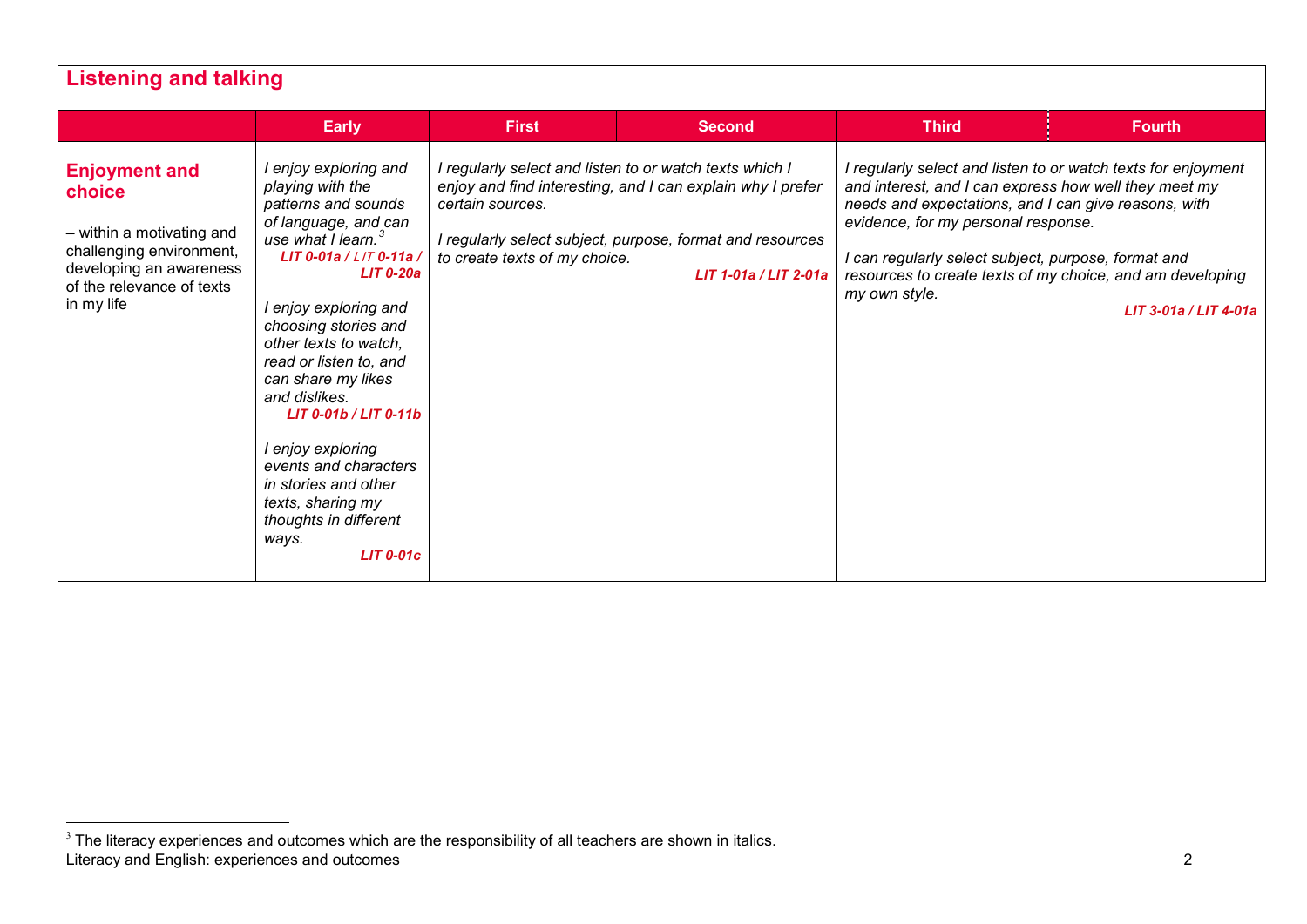| <b>Listening and talking (continued)</b>                                                                                                 |                                                                                                                                                                                                |                                                                                                                                                                                     |                                                                                                                                                                                                                            |                                                                                                                                                                                                                                                                                                                               |                                                                                                                                                                                                                                                                                                                                                                                                     |  |
|------------------------------------------------------------------------------------------------------------------------------------------|------------------------------------------------------------------------------------------------------------------------------------------------------------------------------------------------|-------------------------------------------------------------------------------------------------------------------------------------------------------------------------------------|----------------------------------------------------------------------------------------------------------------------------------------------------------------------------------------------------------------------------|-------------------------------------------------------------------------------------------------------------------------------------------------------------------------------------------------------------------------------------------------------------------------------------------------------------------------------|-----------------------------------------------------------------------------------------------------------------------------------------------------------------------------------------------------------------------------------------------------------------------------------------------------------------------------------------------------------------------------------------------------|--|
|                                                                                                                                          | <b>Early</b>                                                                                                                                                                                   | <b>First</b>                                                                                                                                                                        | <b>Second</b>                                                                                                                                                                                                              | <b>Third</b>                                                                                                                                                                                                                                                                                                                  | <b>Fourth</b>                                                                                                                                                                                                                                                                                                                                                                                       |  |
| <b>Tools for listening</b><br>and talking<br>- to help me when<br>interacting or presenting<br>within and beyond my<br>place of learning | As I listen and talk in<br>different situations, I<br>am learning to take<br>turns and am<br>developing my<br>awareness of when to<br>talk and when to listen.<br><b>LIT 0-02a / ENG 0-03a</b> | When I engage with<br>others, I know when<br>and how to listen.<br>when to talk, how<br>much to say, when to<br>ask questions and how<br>to respond with<br>respect.<br>$LIT$ 1-02a | When I engage with others, I<br>can respond in ways<br>appropriate to my role, show<br>that I value others'<br>contributions and use these<br>to build on thinking.<br><b>LIT 2-02a</b>                                    | When I engage with others, I<br>can make a relevant<br>contribution, encourage<br>others to contribute and<br>acknowledge that they have<br>the right to hold a different<br>opinion.<br>I can respond in ways<br>appropriate to my role and<br>use contributions to reflect<br>on, clarify or adapt thinking.<br>$LIT$ 3-02a | When I engage with others I<br>can make a relevant<br>contribution, ensure that<br>everyone has an opportunity<br>to contribute and encourage<br>them to take account of<br>others' points of view or<br>alternative solutions.<br>I can respond in ways<br>appropriate to my role,<br>exploring and expanding on<br>contributions to reflect on.<br>clarify or adapt thinking.<br><b>LIT 4-02a</b> |  |
|                                                                                                                                          |                                                                                                                                                                                                | I am exploring how<br>pace, gesture,<br>expression, emphasis<br>and choice of words<br>are used to engage<br>others, and I can use<br>what I learn.<br><b>ENG 1-03a</b>             | I can recognise how the<br>features of spoken language<br>can help in communication,<br>and I can use what I learn.<br>I can recognise different<br>features of my own and<br>others' spoken language.<br><b>ENG 2-03a</b> | Having explored and<br>analysed the features of<br>spoken language, I can use<br>these, adopting an<br>appropriate register to suit<br>my purpose and audience.<br><b>ENG 3-03a</b>                                                                                                                                           | Having explored and<br>analysed the features of<br>spoken language, I can use<br>these independently,<br>adopting and sustaining an<br>appropriate register to suit<br>my purpose and audience.<br><b>ENG 4-03a</b>                                                                                                                                                                                 |  |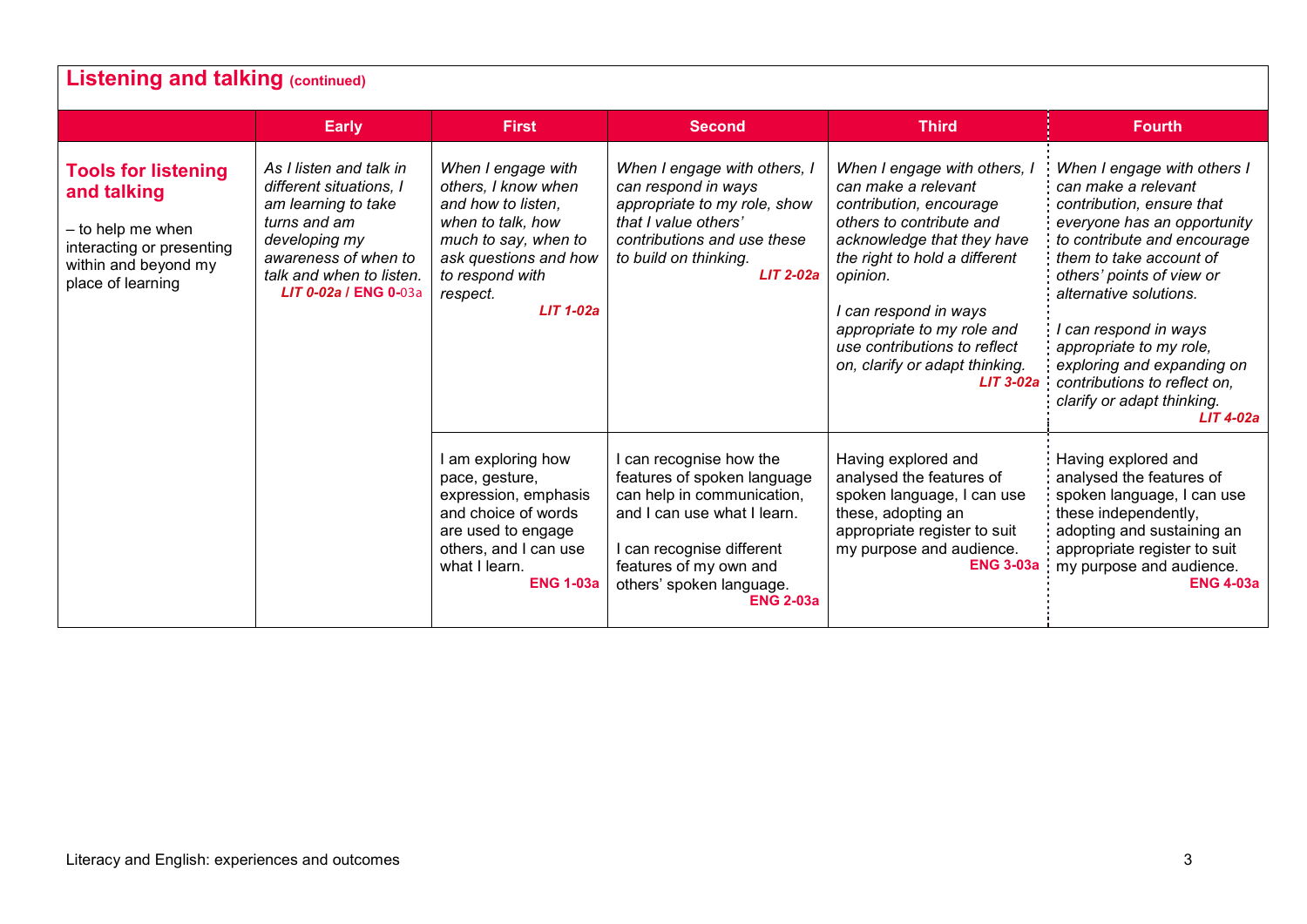| <b>Listening and talking (continued)</b>                                                                                                                                                     |                                                                                                                                        |                                                                                                                                                                                                      |                                                                                                                                                                                                                            |                                                                                                                                                                                                                                                                                                                                                                          |                                                                                                                                                                                                                                                                                                                   |  |  |
|----------------------------------------------------------------------------------------------------------------------------------------------------------------------------------------------|----------------------------------------------------------------------------------------------------------------------------------------|------------------------------------------------------------------------------------------------------------------------------------------------------------------------------------------------------|----------------------------------------------------------------------------------------------------------------------------------------------------------------------------------------------------------------------------|--------------------------------------------------------------------------------------------------------------------------------------------------------------------------------------------------------------------------------------------------------------------------------------------------------------------------------------------------------------------------|-------------------------------------------------------------------------------------------------------------------------------------------------------------------------------------------------------------------------------------------------------------------------------------------------------------------|--|--|
|                                                                                                                                                                                              | <b>Early</b>                                                                                                                           | <b>First</b>                                                                                                                                                                                         | <b>Second</b>                                                                                                                                                                                                              | <b>Third</b>                                                                                                                                                                                                                                                                                                                                                             | <b>Fourth</b>                                                                                                                                                                                                                                                                                                     |  |  |
| <b>Finding and using</b><br><b>information</b><br>- when listening to,<br>watching and talking<br>about texts with<br>increasingly complex<br>ideas, structures and<br>specialist vocabulary | I listen or watch for<br>useful or interesting<br>information and I use<br>this to make choices<br>or learn new things.<br>$LIT$ 0-04a | As I listen or watch, I<br>can identify and<br>discuss the purpose,<br>key words and main<br>ideas of the text, and<br>use this information for<br>a specific purpose.<br><b>LIT 1-04a</b>           | As I listen or watch, I can<br>identify and discuss the<br>purpose, main ideas and<br>supporting detail contained<br>within the text, and use this<br>information for different<br>purposes.<br><b>LIT 2-04a</b>           | As I listen or watch, I can:<br>identify and give an<br>$\bullet$<br>accurate account of the<br>purpose and main<br>concerns of the text, and<br>can make inferences<br>from key statements<br>identify and discuss<br>$\bullet$<br>similarities and<br>differences between<br>different types of text<br>use this information for<br>different purposes.<br>$LIT$ 3-04a | As I listen or watch, I can:<br>clearly state the purpose<br>and main concerns of a<br>text and make inferences<br>from key statements<br>compare and contrast<br>different types of text<br>gather, link and use<br>information from different<br>sources and use this for<br>different purposes.<br>$LIT$ 4-04a |  |  |
|                                                                                                                                                                                              |                                                                                                                                        | As I listen or watch, I<br>am learning to make<br>notes under given<br>headings and use<br>these to understand<br>what I have listened to<br>or watched and create<br>new texts.<br><b>LIT 1-05a</b> | As I listen or watch, I can<br>make notes, organise these<br>under suitable headings and<br>use these to understand<br>ideas and information and<br>create new texts, using my<br>own words as appropriate.<br>$LIT$ 2-05a | As I listen or watch, I can make notes and organise these to<br>develop thinking, help retain and recall information, explore<br>issues and create new texts, using my own words as<br>appropriate.<br>LIT 3-05a / LIT 4-05a                                                                                                                                             |                                                                                                                                                                                                                                                                                                                   |  |  |
|                                                                                                                                                                                              |                                                                                                                                        | I can select ideas and<br>relevant information,<br>organise these in a<br>logical sequence and<br>use words which will<br>be interesting and/or<br>useful for others.<br><b>LIT 1-06a</b>            | I can select ideas and<br>relevant information,<br>organise these in an<br>appropriate way for my<br>purpose and use suitable<br>vocabulary for my audience.<br><b>LIT 2-06a</b>                                           | I can independently select ideas and relevant information for<br>different purposes, organise essential information or ideas<br>and any supporting detail in a logical order, and use suitable<br>vocabulary to communicate effectively with my audience.<br>LIT 3-06a / LIT 4-06a                                                                                       |                                                                                                                                                                                                                                                                                                                   |  |  |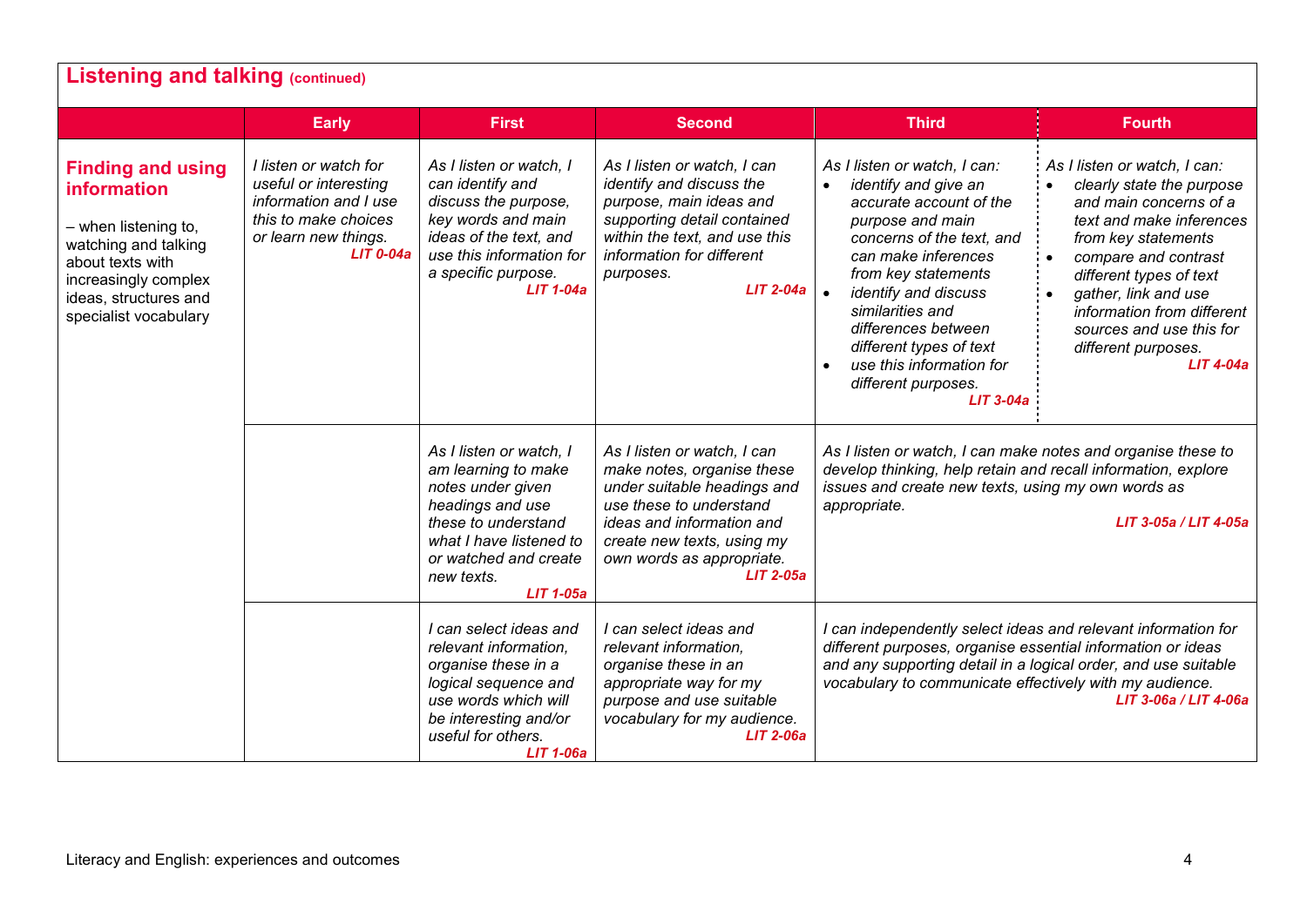| <b>Listening and talking (continued)</b>                                                                                                            |                                                                                                                                                                                    |                                                                                                                                                       |                                                                                                                                                                                                                                      |                                                                                                                                                                                                               |                                                                                                                                                                                                    |  |  |
|-----------------------------------------------------------------------------------------------------------------------------------------------------|------------------------------------------------------------------------------------------------------------------------------------------------------------------------------------|-------------------------------------------------------------------------------------------------------------------------------------------------------|--------------------------------------------------------------------------------------------------------------------------------------------------------------------------------------------------------------------------------------|---------------------------------------------------------------------------------------------------------------------------------------------------------------------------------------------------------------|----------------------------------------------------------------------------------------------------------------------------------------------------------------------------------------------------|--|--|
|                                                                                                                                                     | <b>Early</b>                                                                                                                                                                       | <b>First</b>                                                                                                                                          | <b>Second</b>                                                                                                                                                                                                                        | <b>Third</b>                                                                                                                                                                                                  | <b>Fourth</b>                                                                                                                                                                                      |  |  |
| Understanding,<br>analysing and<br>evaluating<br>- investigating and/or<br>appreciating texts with<br>increasingly complex<br>ideas, structures and | To help me<br>understand stories and<br>other texts, I ask<br>questions and link<br>what I am learning with<br>what I already know.<br>LIT 0-07a / LIT 0-16a /<br><b>ENG 0-17a</b> | I can show my<br>understanding of what<br>I listen to or watch by<br>responding to and<br>asking different kinds<br>of questions.<br><b>LIT 1-07a</b> | I can show my understanding<br>of what I listen to or watch by<br>responding to literal,<br>inferential, evaluative and<br>other types of questions, and<br>by asking different kinds of<br>questions of my own.<br><b>LIT 2-07a</b> | can show my understanding<br>of what I listen to or watch by<br>commenting, with evidence,<br>on the content and form of<br>short and extended texts.<br>$LIT 3-07a$                                          | can show my understanding<br>of what I listen to or watch by<br>giving detailed, evaluative<br>comments, with evidence,<br>about the content and form of<br>short and extended texts.<br>LIT 4-07a |  |  |
| specialist vocabulary for<br>different purposes                                                                                                     |                                                                                                                                                                                    | To help me develop an<br>informed view, I am<br>learning to recognise<br>the difference between<br>fact and opinion.<br><b>LIT 1-08a</b>              | To help me develop an<br>informed view, I can<br>distinguish fact from opinion,<br>and I am learning to<br>recognise when my sources<br>try to influence me and how<br>useful these are.<br><b>LIT 2-08a</b>                         | To help me develop an<br>informed view, I am learning<br>about the techniques used to<br>influence opinion and how to<br>assess the value of my<br>sources, and I can recognise<br>persuasion.<br>$LIT$ 3-08a | To help me develop an<br>informed view, I can identify<br>some of the techniques used<br>to influence or persuade and<br>can assess the value of my<br>sources.<br>LIT 4-08a                       |  |  |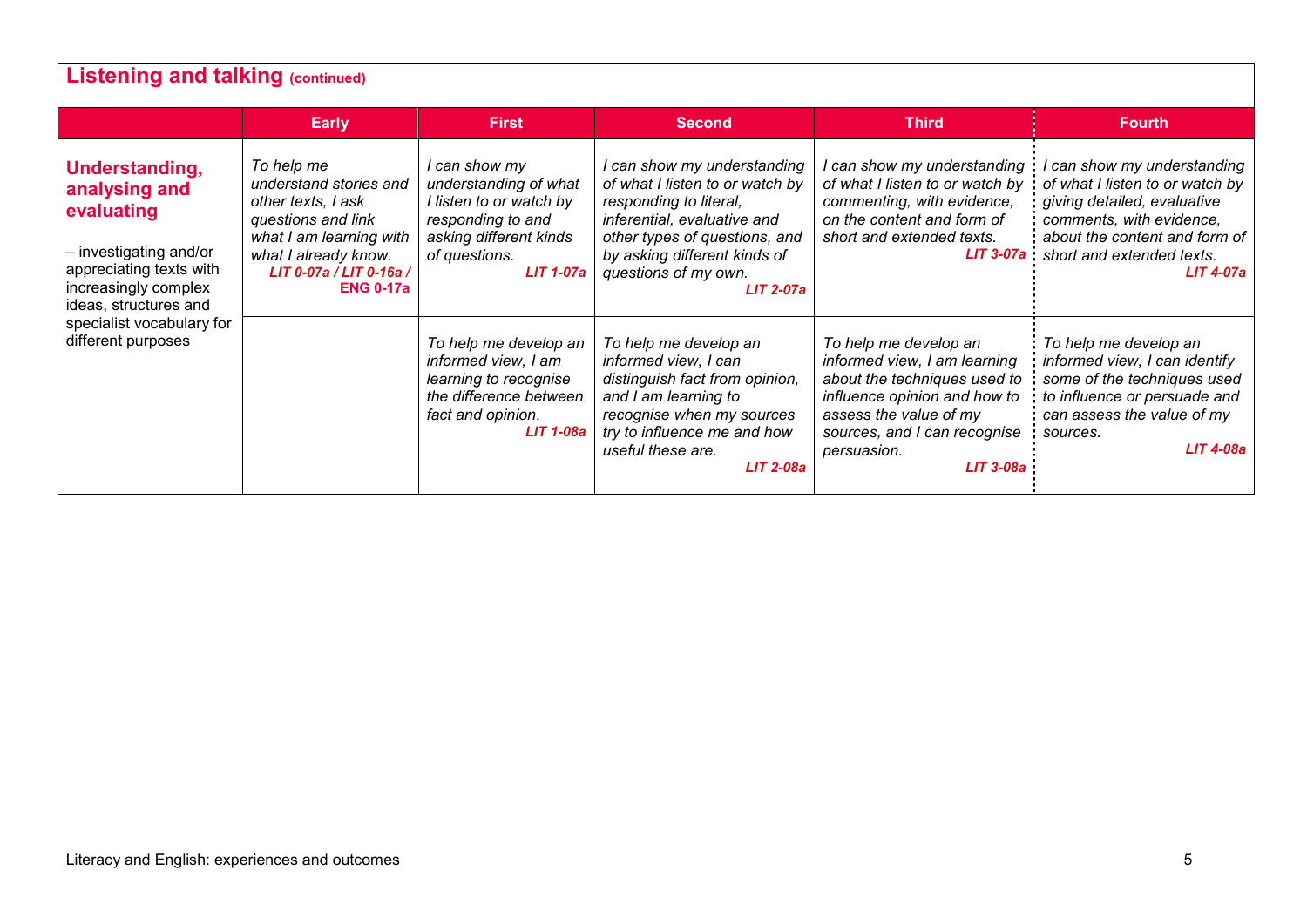<span id="page-6-0"></span>

|                                                                                                                                                                                                                                                                                                                                                                                                                                                                                                                                                                                                                                                                                                                                                                                                   | <b>Early</b>                                                                                                                                                                         | <b>First</b>                                                                                                                                                                                                                                                   | <b>Second</b>                                                                                                                                                                                                                                                                                                                        | <b>Third</b>                                                                                                                                                                                                                                                                    | <b>Fourth</b>                                                                                                                                                                                                                                                                                                        |
|---------------------------------------------------------------------------------------------------------------------------------------------------------------------------------------------------------------------------------------------------------------------------------------------------------------------------------------------------------------------------------------------------------------------------------------------------------------------------------------------------------------------------------------------------------------------------------------------------------------------------------------------------------------------------------------------------------------------------------------------------------------------------------------------------|--------------------------------------------------------------------------------------------------------------------------------------------------------------------------------------|----------------------------------------------------------------------------------------------------------------------------------------------------------------------------------------------------------------------------------------------------------------|--------------------------------------------------------------------------------------------------------------------------------------------------------------------------------------------------------------------------------------------------------------------------------------------------------------------------------------|---------------------------------------------------------------------------------------------------------------------------------------------------------------------------------------------------------------------------------------------------------------------------------|----------------------------------------------------------------------------------------------------------------------------------------------------------------------------------------------------------------------------------------------------------------------------------------------------------------------|
| Within real and<br><b>Creating texts</b><br>imaginary situations, I<br>share experiences and<br>- applying the elements<br>feelings, ideas and<br>others use to create<br>information in a way<br>different types of short<br>that communicates my<br>and extended texts with<br>message.<br>increasingly complex<br><b>LIT 0-09a</b><br>ideas, structures and<br>vocabulary<br>I enjoy exploring<br>events and characters<br>in stories and other<br>texts and I use what I<br>learn to invent my<br>own, sharing these<br>with others in<br>imaginative ways.<br>LIT 0-09b / LIT 0-31a<br>As I listen and take<br>part in conversations<br>and discussions, I<br>discover new words<br>and phrases which I<br>use to help me<br>express my ideas,<br>thoughts and feelings.<br><b>LIT 0-10a</b> |                                                                                                                                                                                      | When listening and<br>talking with others for<br>different purposes, I<br>can exchange<br>information,<br>experiences,<br>explanations, ideas<br>and opinions, and<br>clarify points by asking<br>questions or by asking<br>others to say more.<br>$LIT$ 1-09a | When listening and talking<br>with others for different<br>purposes, I can:<br>share information.<br>experiences and<br>opinions<br>explain processes and<br>ideas<br>identify issues raised and<br>summarise main points<br>or findings<br>clarify points by asking<br>questions or by asking<br>others to say more.<br>$LIT$ 2-09a | When listening and talking<br>with others for different<br>purposes, I can:<br>communicate<br>information, ideas or<br>opinions<br>explain processes,<br>$\bullet$<br>concepts or ideas<br>identify issues raised,<br>summarise findings or<br>draw conclusions.<br>$LIT$ 3-09a | When listening and talking<br>with others for different<br>purposes, I can:<br>communicate detailed<br>information, ideas or<br>opinions<br>explain processes,<br>$\bullet$<br>concepts or ideas with<br>some relevant<br>supporting detail<br>sum up ideas, issues,<br>findings or conclusions.<br><b>LIT 4-09a</b> |
|                                                                                                                                                                                                                                                                                                                                                                                                                                                                                                                                                                                                                                                                                                                                                                                                   | I can communicate<br>clearly when engaging<br>with others within and<br>beyond my place of<br>learning, using<br>selected resources <sup>4</sup> as<br>required.<br><b>LIT 1-10a</b> | I am developing confidence when engaging with others within<br>and beyond my place of learning. I can communicate in a<br>clear, expressive way and I am learning to select and<br>organise resources independently.                                           | LIT 2-10a / LIT 3-10a                                                                                                                                                                                                                                                                                                                | I can communicate in a<br>clear, expressive manner<br>when engaging with others<br>within and beyond my place<br>of learning, and can<br>independently select and<br>organise appropriate<br>resources as required.<br>$LIT$ 4-10a                                              |                                                                                                                                                                                                                                                                                                                      |

 $^4$  This may include images, objects, audio, visual or digital resources.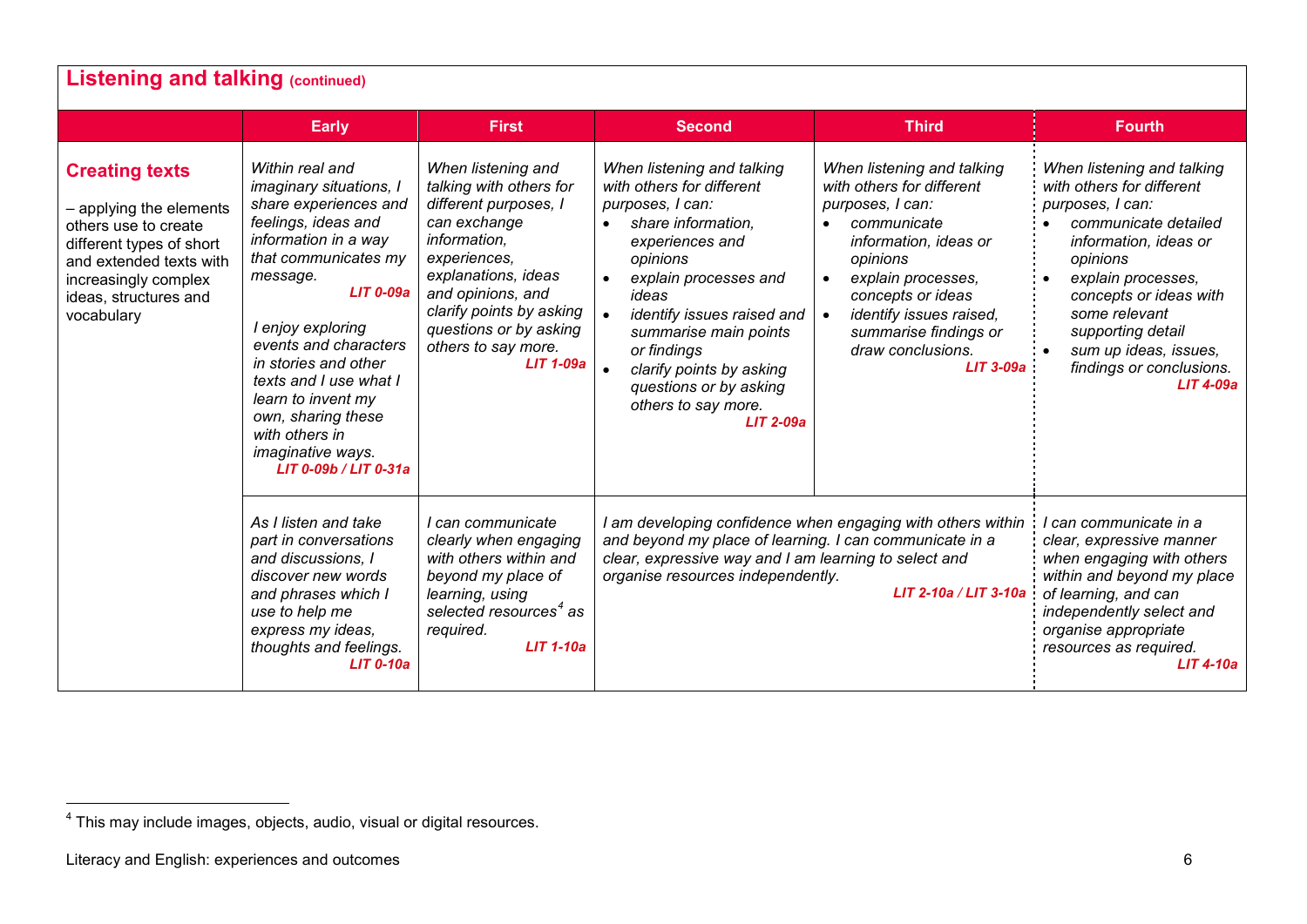## <span id="page-7-0"></span>**Reading**

|                                                                                                                                                                     | <b>Early</b>                                                                                                                                                                                                                                                                                                                    | First                                   | <b>Second</b>                                                                                                                           | <b>Third</b>                                                                                                                                                                                                                                                                                                                     | <b>Fourth</b>                                                                                                                                                                                                                                                                                                                     |
|---------------------------------------------------------------------------------------------------------------------------------------------------------------------|---------------------------------------------------------------------------------------------------------------------------------------------------------------------------------------------------------------------------------------------------------------------------------------------------------------------------------|-----------------------------------------|-----------------------------------------------------------------------------------------------------------------------------------------|----------------------------------------------------------------------------------------------------------------------------------------------------------------------------------------------------------------------------------------------------------------------------------------------------------------------------------|-----------------------------------------------------------------------------------------------------------------------------------------------------------------------------------------------------------------------------------------------------------------------------------------------------------------------------------|
| <b>Enjoyment and</b><br>choice<br>- within a motivating<br>and challenging<br>environment,<br>developing an<br>awareness of the<br>relevance of texts in my<br>life | I enjoy exploring and<br>playing with the<br>patterns and sounds of<br>language and can use<br>what I learn.<br>LIT 0-01a / LIT 0-11a /<br><b>LIT 0-20a</b><br>I enjoy exploring and<br>choosing stories and<br>other texts to watch,<br>read or listen to, and<br>can share my likes and<br>dislikes.<br>LIT 0-01b / LIT 0-11b | why I prefer certain texts and authors. | I regularly select and read, listen to or watch texts<br>which I enjoy and find interesting, and I can explain<br>LIT 1-11a / LIT 2-11a | I regularly select and read,<br>listen to or watch texts for<br>enjoyment and interest, and I<br>can express how well they<br>meet my needs and<br>expectations and give<br>reasons, with evidence, for<br>my personal response.<br>I can identify sources <sup>5</sup> to<br>develop the range of my<br>reading.<br>$LIT$ 3-11a | I regularly select and read,<br>listen to or watch texts for<br>enjoyment and interest, and I<br>can express how well they<br>meet my needs and<br>expectations and give<br>reasons, with evidence, for<br>my personal response.<br>I can independently identify<br>sources to develop the range<br>of my reading.<br>$LIT$ 4-11a |

 $<sup>5</sup>$  Sources should be interpreted in the broadest sense, for example, traditional sources such as libraries and also the full range of digital and interpersonal opportunities to</sup> learn about texts.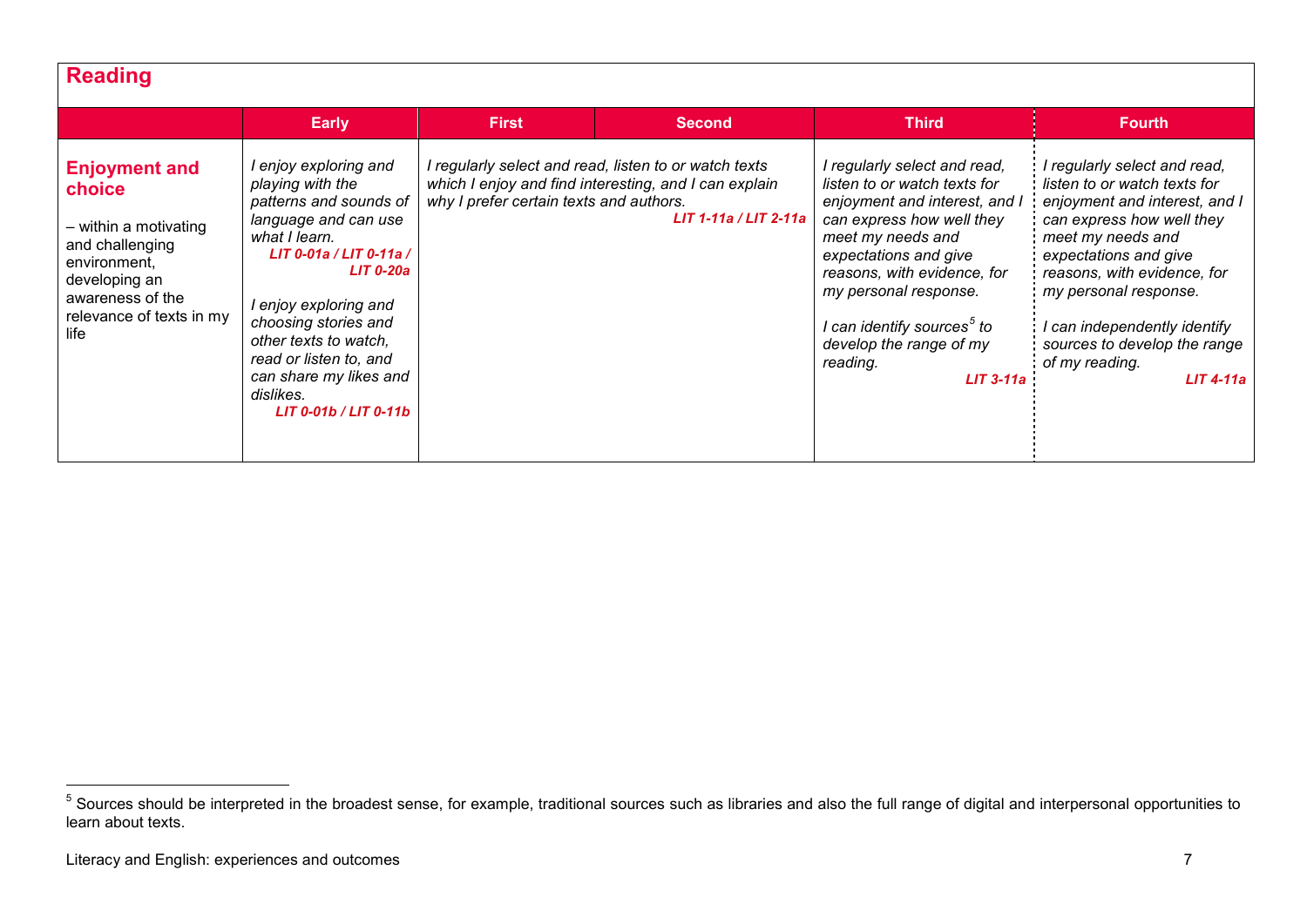| <b>Reading (continued)</b>                                                                                                                                                           |                                                                                                                                                                                                 |                                                                                                                                                                                 |                                                                                                                                                                                                               |                                                                                                                                                                         |                                                                                                                                                                                               |  |  |
|--------------------------------------------------------------------------------------------------------------------------------------------------------------------------------------|-------------------------------------------------------------------------------------------------------------------------------------------------------------------------------------------------|---------------------------------------------------------------------------------------------------------------------------------------------------------------------------------|---------------------------------------------------------------------------------------------------------------------------------------------------------------------------------------------------------------|-------------------------------------------------------------------------------------------------------------------------------------------------------------------------|-----------------------------------------------------------------------------------------------------------------------------------------------------------------------------------------------|--|--|
|                                                                                                                                                                                      | Early                                                                                                                                                                                           | <b>First</b>                                                                                                                                                                    | <b>Second</b>                                                                                                                                                                                                 | <b>Third</b>                                                                                                                                                            | <b>Fourth</b>                                                                                                                                                                                 |  |  |
| <b>Tools for reading</b><br>- to help me use texts<br>with increasingly<br>complex or unfamiliar<br>ideas, structures and<br>vocabulary within and<br>beyond my place of<br>learning | l explore sounds,<br>letters and words,<br>discovering how they<br>work together, and I<br>can use what I learn to<br>help me as I read and<br>write.<br>ENG 0-12a / LIT 0-13a /<br>$LIT$ 0-21a | l can use my<br>knowledge of sight<br>vocabulary, phonics,<br>context clues.<br>punctuation and<br>grammar to read with<br>understanding and<br>expression.<br><b>ENG 1-12a</b> | Through developing my knowledge of context clues, punctuation, grammar and layout, I can<br>read unfamiliar texts with increasing fluency, understanding and expression.<br>ENG 2-12a / ENG 3-12a / ENG 4-12a |                                                                                                                                                                         |                                                                                                                                                                                               |  |  |
|                                                                                                                                                                                      |                                                                                                                                                                                                 | I am learning to select<br>and use strategies and<br>resources before I<br>read, and as I read, to<br>help make the<br>meaning of texts clear.<br>$LIT$ 1-13a                   | I can select and use a range<br>of strategies and resources<br>before I read, and as I read,<br>to make meaning clear and<br>give reasons for my<br>selection.<br>$LIT$ 2-13a                                 | I can select and use the<br>strategies and resources I<br>find most useful before I<br>read, and as I read, to<br>monitor and check my<br>understanding.<br>$LIT$ 3-13a | Before and as I read, I can<br>apply strategies and use<br>resources independently to<br>help me read a wide variety<br>of texts and/or find the<br><i>information I need.</i><br>$LIT$ 4-13a |  |  |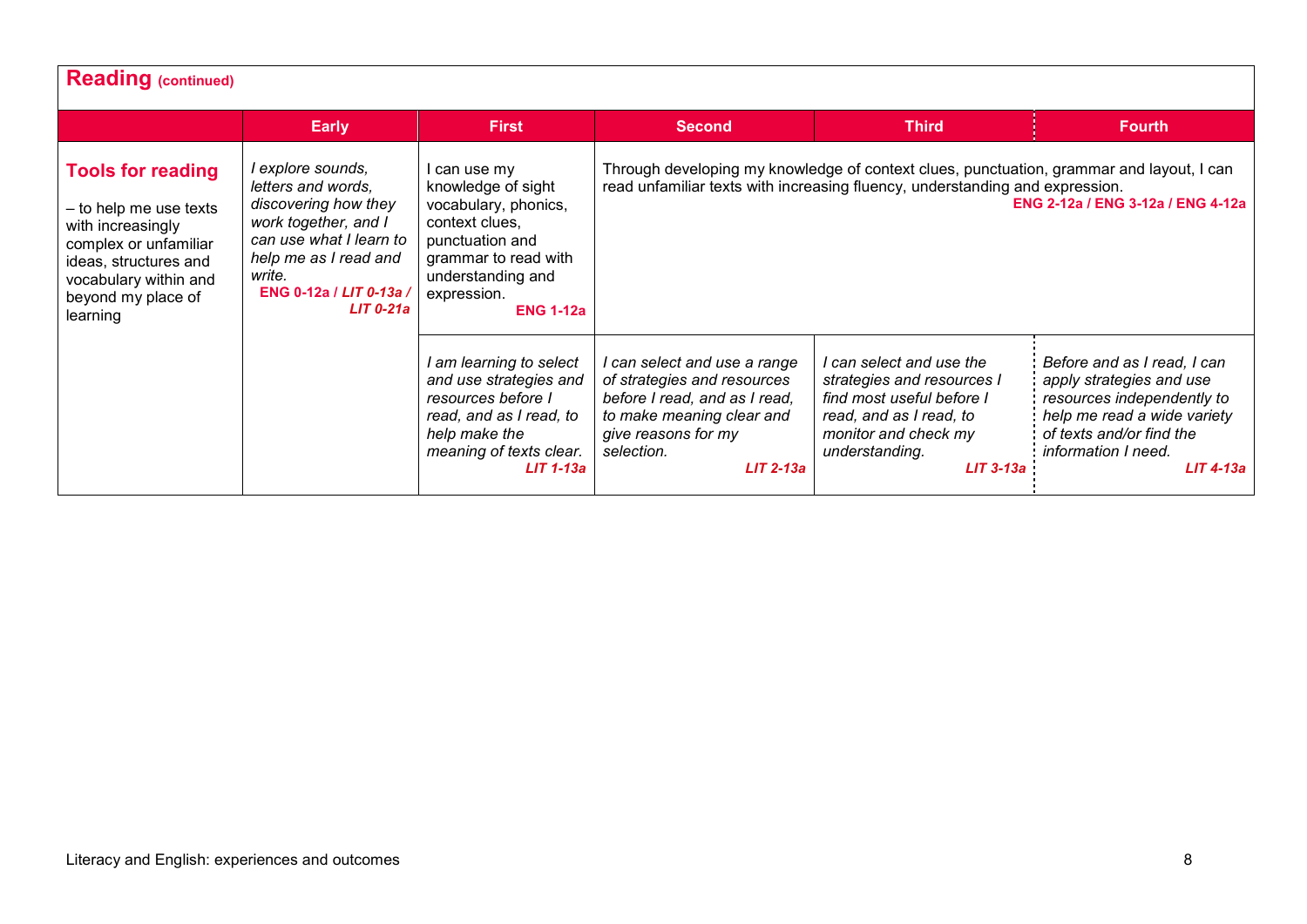| <b>Reading (continued)</b>                                                                                                                                            |                                                                                                                                                                        |                                                                                                                                                                                 |                                                                                                                                                                                                                                    |                                                                                                                                                                              |                       |  |  |  |
|-----------------------------------------------------------------------------------------------------------------------------------------------------------------------|------------------------------------------------------------------------------------------------------------------------------------------------------------------------|---------------------------------------------------------------------------------------------------------------------------------------------------------------------------------|------------------------------------------------------------------------------------------------------------------------------------------------------------------------------------------------------------------------------------|------------------------------------------------------------------------------------------------------------------------------------------------------------------------------|-----------------------|--|--|--|
|                                                                                                                                                                       | <b>Early</b>                                                                                                                                                           | <b>First</b>                                                                                                                                                                    | <b>Second</b>                                                                                                                                                                                                                      | <b>Third</b>                                                                                                                                                                 | <b>Fourth</b>         |  |  |  |
| <b>Finding and using</b><br><b>information</b><br>- when reading and<br>using fiction and non-<br>fiction texts with<br>increasingly complex<br>ideas, structures and | I use signs, books or<br>other texts to find<br>useful or interesting<br>information and I use<br>this to plan, make<br>choices or learn new<br>things.<br>$LIT$ 0-14a | Using what I know<br>about the features of<br>different types of texts,<br>I can find, select, sort<br>and use information for<br>a specific purpose.<br>$LIT 1-14a$            | Using what I know about the<br>features of different types of<br>texts, I can find, select and<br>sort information from a<br>variety of sources and use<br>this for different purposes.<br>$LIT$ 2-14a                             | Using what I know about the features of different types of<br>texts, I can find, select, sort, summarise, link and use<br>information from different sources.                | LIT 3-14a / LIT 4-14a |  |  |  |
| specialist vocabulary                                                                                                                                                 |                                                                                                                                                                        | I am learning to make<br>notes under given<br>headings and use<br>them to understand<br>information, explore<br>ideas and problems<br>and create new texts.<br><b>LIT 1-15a</b> | I can make notes, organise<br>them under suitable<br>headings and use them to<br>understand information.<br>develop my thinking, explore<br>problems and create new<br>texts, using my own words as<br>appropriate.<br>$LIT$ 2-15a | I can make notes and organise them to develop my thinking,<br>help retain and recall information, explore issues and create<br>new texts, using my own words as appropriate. | LIT 3-15a / LIT 4-15a |  |  |  |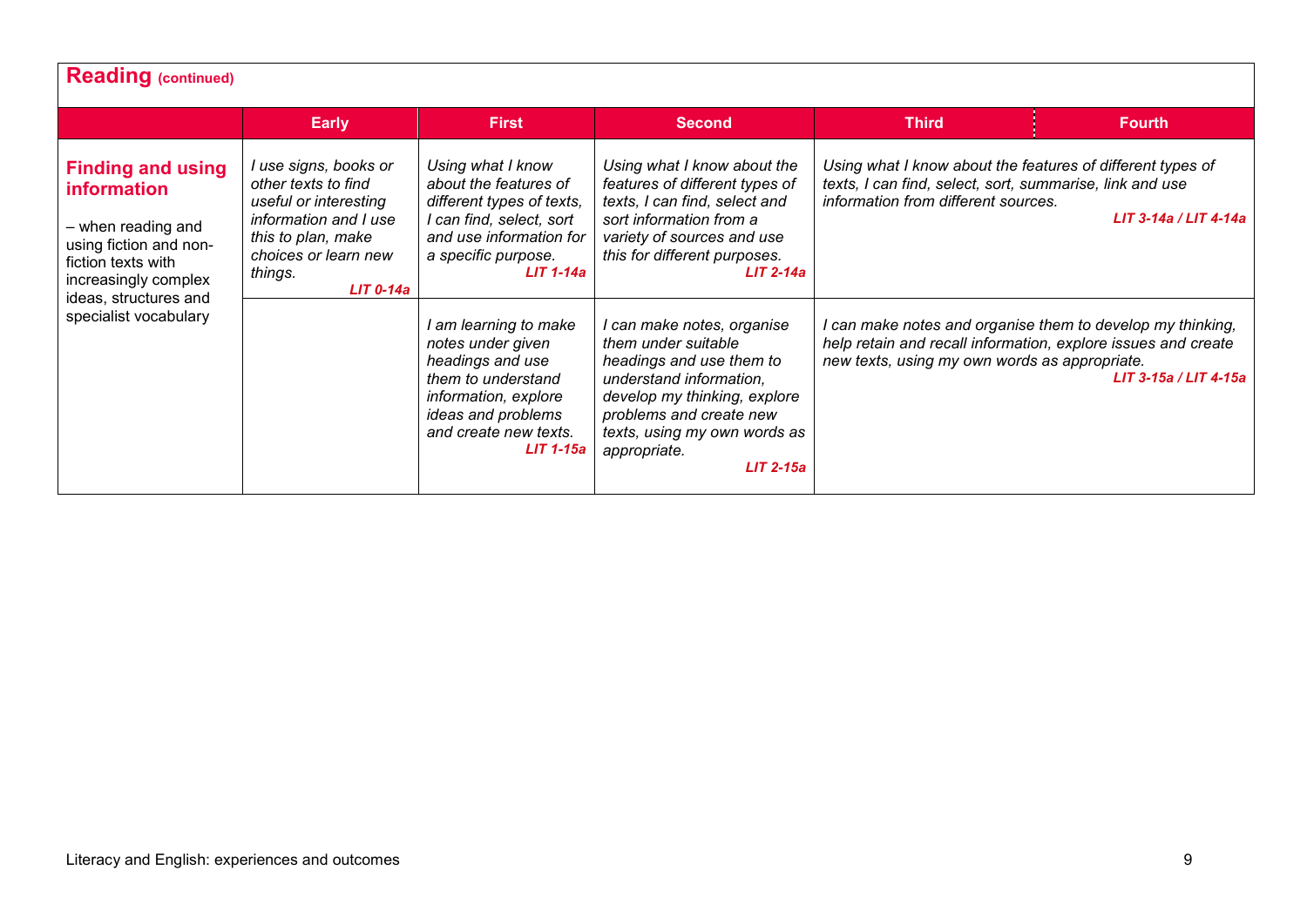| <b>Reading (continued)</b>                                                                                                                                                                                                        |                                                                                                                                                                                    |                                                                                                                                                                                                         |                                                                                                                                                                                                                     |                                                                                                                                                                                                                                                                                                                                                                |                                                                                                                                                                                                                                                                                                                                               |  |  |
|-----------------------------------------------------------------------------------------------------------------------------------------------------------------------------------------------------------------------------------|------------------------------------------------------------------------------------------------------------------------------------------------------------------------------------|---------------------------------------------------------------------------------------------------------------------------------------------------------------------------------------------------------|---------------------------------------------------------------------------------------------------------------------------------------------------------------------------------------------------------------------|----------------------------------------------------------------------------------------------------------------------------------------------------------------------------------------------------------------------------------------------------------------------------------------------------------------------------------------------------------------|-----------------------------------------------------------------------------------------------------------------------------------------------------------------------------------------------------------------------------------------------------------------------------------------------------------------------------------------------|--|--|
|                                                                                                                                                                                                                                   | <b>Early</b>                                                                                                                                                                       | <b>First</b>                                                                                                                                                                                            | <b>Second</b>                                                                                                                                                                                                       | <b>Third</b>                                                                                                                                                                                                                                                                                                                                                   | <b>Fourth</b>                                                                                                                                                                                                                                                                                                                                 |  |  |
| Understanding,<br>analysing and<br>evaluating<br>- investigating and/or<br>appreciating fiction and<br>non-fiction texts with<br>increasingly complex<br>ideas, structures and<br>specialist vocabulary for<br>different purposes | To help me<br>understand stories and<br>other texts, I ask<br>questions and link<br>what I am learning with<br>what I already know.<br>LIT 0-07a / LIT 0-16a /<br><b>ENG 0-17a</b> | To show my<br>understanding across<br>different areas of<br>learning, I can identify<br>and consider the<br>purpose and main<br>ideas of a text.<br>$LIT$ 1-16a                                         | To show my understanding<br>across different areas of<br>learning, I can identify and<br>consider the purpose and<br>main ideas of a text and use<br>supporting detail.<br>$LIT$ 2-16a                              | To show my understanding<br>across different areas of<br>learning, I can:<br>identify and consider the<br>$\bullet$<br>purpose, main concerns<br>or concepts and use<br>supporting detail<br>make inferences from<br>$\bullet$<br>key statements<br>identify and discuss<br>similarities and<br>differences between<br>different types of text.<br>$LIT$ 3-16a | To show my understanding<br>across different areas of<br>learning, I can:<br>clearly state the purpose,<br>main concerns, concepts<br>or arguments and use<br>supporting detail<br>make inferences from<br>key statements and state<br>these accurately in my<br>own words<br>compare and contrast<br>different types of text.<br>$LIT$ 4-16a |  |  |
|                                                                                                                                                                                                                                   |                                                                                                                                                                                    | To show my<br>understanding, I can<br>respond to different<br>kinds of questions and<br>other close reading<br>tasks and I am<br>learning to create<br>some questions of my<br>own.<br><b>ENG 1-17a</b> | To show my understanding, I<br>can respond to literal,<br>inferential and evaluative<br>questions and other close<br>reading tasks and can create<br>different kinds of questions of<br>my own.<br><b>ENG 2-17a</b> | To show my understanding,<br>can comment, with evidence,<br>on the content and form of<br>short and extended texts,<br>and respond to literal,<br>inferential and evaluative<br>questions and other types of<br>close reading tasks.<br><b>ENG 3-17a</b>                                                                                                       | To show my understanding, I<br>can give detailed, evaluative<br>comments, with evidence, on<br>the content and form of short<br>and extended texts, and<br>respond to different kinds of<br>questions and other types of<br>close reading tasks.<br><b>ENG 4-17a</b>                                                                          |  |  |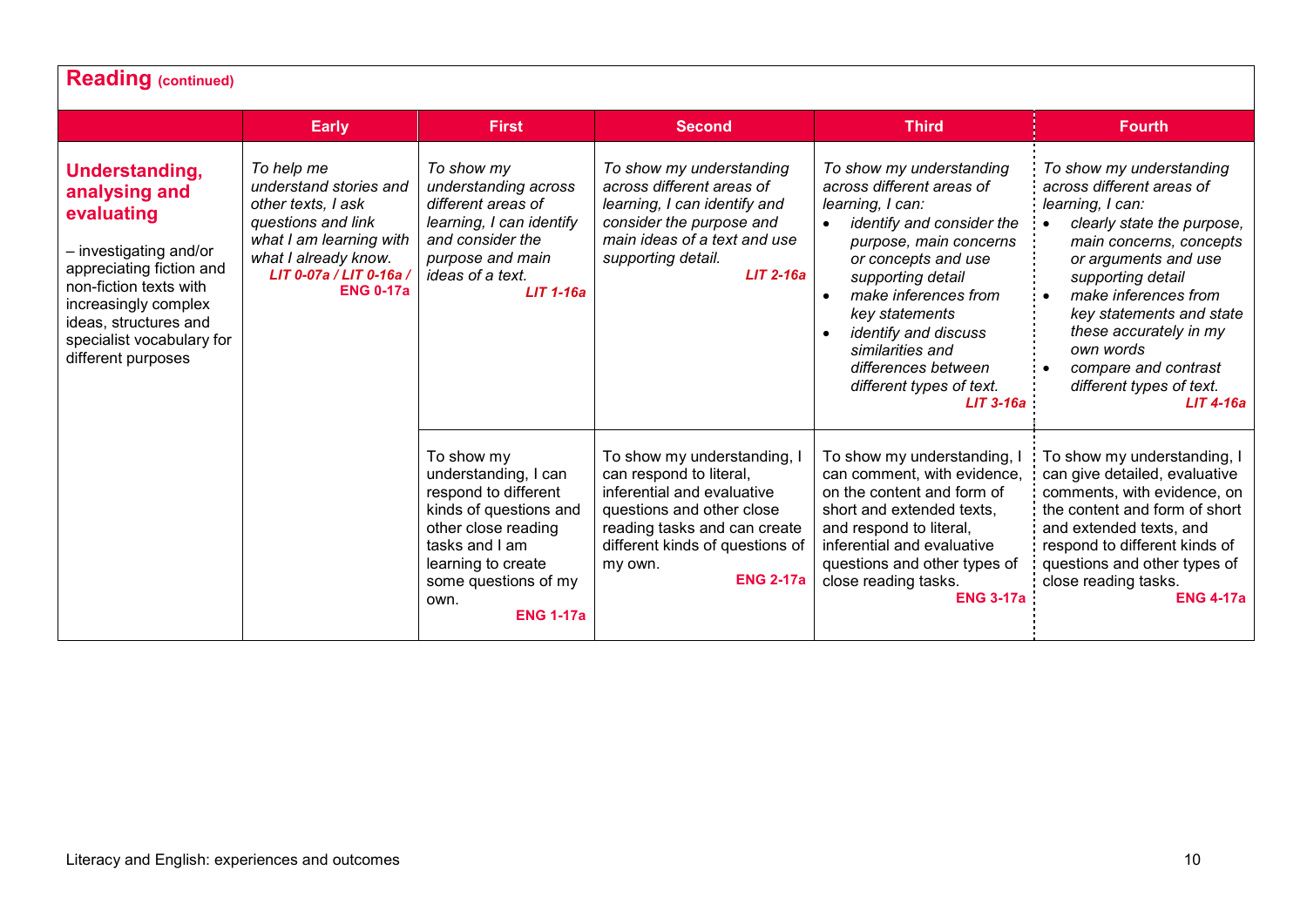|                                                              | <b>Early</b>                                                                                                                             | <b>First</b>                                                                                                                                                                                                                                                  | <b>Second</b>                                                                                                                                                                                                                                                                                                                  | <b>Third</b>                                                                                                                                                                                                                                                                                                                                                                                                                                                | <b>Fourth</b>                                                                                                                                                                                                                                                                                                                                                                                                                                                                                                                                                               |
|--------------------------------------------------------------|------------------------------------------------------------------------------------------------------------------------------------------|---------------------------------------------------------------------------------------------------------------------------------------------------------------------------------------------------------------------------------------------------------------|--------------------------------------------------------------------------------------------------------------------------------------------------------------------------------------------------------------------------------------------------------------------------------------------------------------------------------|-------------------------------------------------------------------------------------------------------------------------------------------------------------------------------------------------------------------------------------------------------------------------------------------------------------------------------------------------------------------------------------------------------------------------------------------------------------|-----------------------------------------------------------------------------------------------------------------------------------------------------------------------------------------------------------------------------------------------------------------------------------------------------------------------------------------------------------------------------------------------------------------------------------------------------------------------------------------------------------------------------------------------------------------------------|
| Understanding,<br>analysing and<br>evaluating<br>(continued) |                                                                                                                                          | To help me develop an<br>informed view, I can<br>recognise the<br>difference between<br>fact and opinion.<br><b>LIT 1-18a</b>                                                                                                                                 | To help me develop an<br>informed view, I can identify<br>and explain the difference<br>between fact and opinion,<br>recognise when I am being<br>influenced, and have<br>assessed how useful and<br>believable my sources are.<br>$LIT$ 2-18a                                                                                 | To help me develop an<br>informed view, I am exploring<br>the techniques used to<br>influence my opinion. I can<br>recognise persuasion and<br>assess the reliability of<br>information and credibility<br>and value of my sources.<br>$LIT$ 3-18a                                                                                                                                                                                                          | To help me develop an<br>informed view, I can<br>recognise persuasion and<br>bias, identify some of the<br>techniques used to influence<br>my opinion, and assess the<br>reliability of information and<br>credibility and value of my<br>sources.<br>$LIT$ 4-18a                                                                                                                                                                                                                                                                                                           |
|                                                              | I enjoy exploring<br>events and characters<br>in stories and other<br>texts, sharing my<br>thoughts in different<br>ways.<br>$LIT$ 0-19a | I can share my<br>thoughts about<br>structure, characters<br>and/or setting,<br>recognise the writer's<br>message and relate it<br>to my own<br>experiences, and<br>comment on the<br>effective choice of<br>words and other<br>features.<br><b>ENG 1-19a</b> | I can:<br>discuss structure,<br>$\bullet$<br>characterisation and/or<br>setting<br>$\bullet$<br>recognise the relevance<br>of the writer's theme and<br>how this relates to my<br>own and others'<br>experiences<br>discuss the writer's style<br>$\bullet$<br>and other features<br>appropriate to genre.<br><b>ENG 2-19a</b> | l can:<br>discuss and evaluate the<br>$\bullet$<br>structure,<br>characterisation and/or<br>setting using some<br>supporting evidence<br>identify the main theme<br>$\bullet$<br>of the text and recognise<br>the relevance this has to<br>my own and others'<br>experiences<br>identify and comment on<br>$\bullet$<br>aspects of the writer's<br>style and other features<br>appropriate to genre<br>using some relevant<br>evidence.<br><b>ENG 3-19a</b> | I can:<br>discuss and evaluate the<br>$\bullet$<br>effectiveness of<br>structure,<br>characterisation and/or<br>setting using some<br>supporting evidence<br>identify how the writer's<br>$\bullet$<br>main theme or central<br>concerns are revealed<br>and can recognise how<br>they relate to my own<br>and others' experiences<br>identify and make a<br>$\bullet$<br>personal evaluation of<br>the effect of aspects of<br>the writer's style and<br>other features<br>appropriate to genre<br>using some relevant<br>evidence and<br>terminology.<br><b>ENG 4-19a</b> |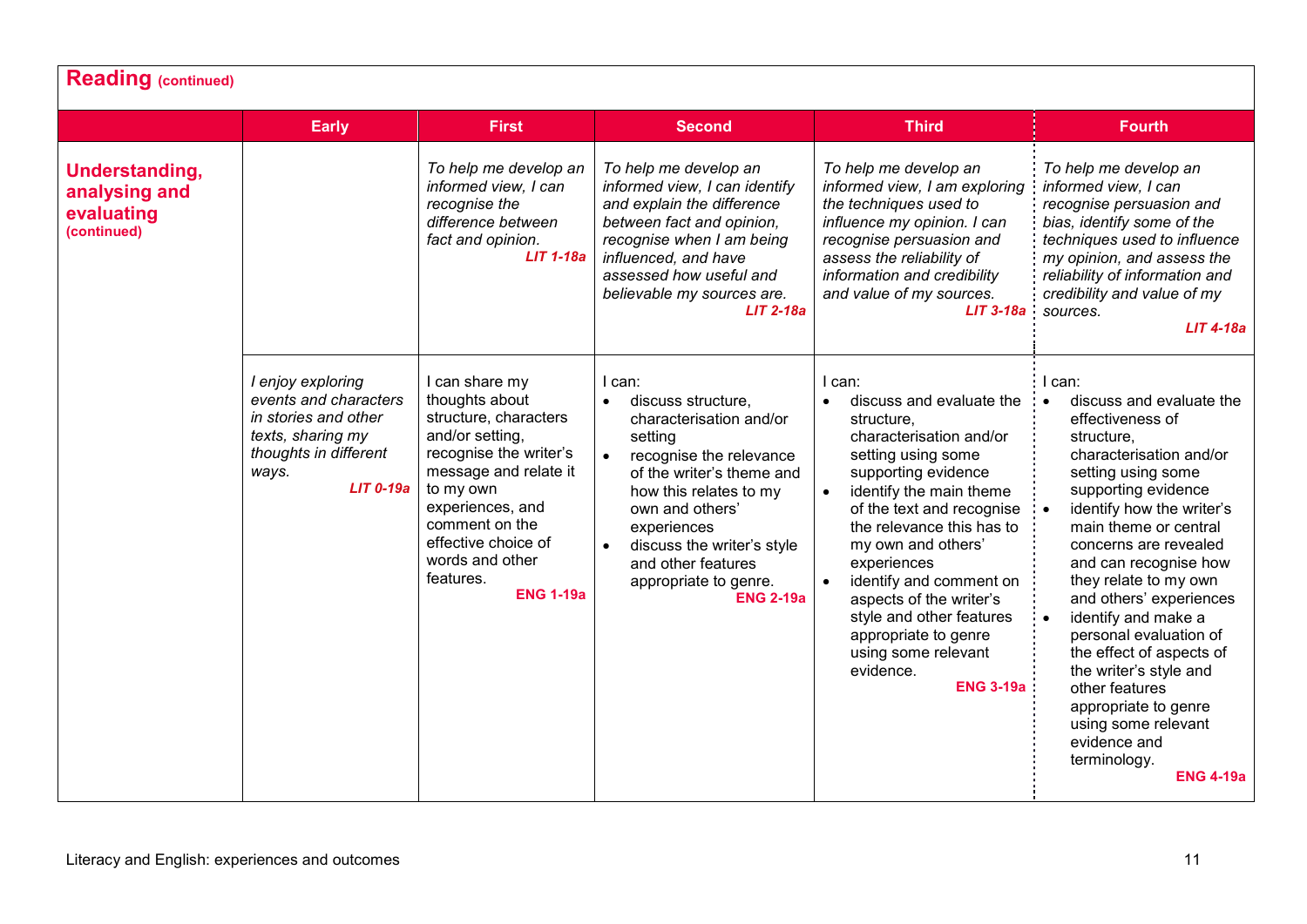| <b>Writing</b>                                                                                                                                                      |                                                                                                                                                             |                           |                                                                                                                                       |                                                                                                                                                                             |                       |
|---------------------------------------------------------------------------------------------------------------------------------------------------------------------|-------------------------------------------------------------------------------------------------------------------------------------------------------------|---------------------------|---------------------------------------------------------------------------------------------------------------------------------------|-----------------------------------------------------------------------------------------------------------------------------------------------------------------------------|-----------------------|
|                                                                                                                                                                     | <b>Early</b>                                                                                                                                                | <b>First</b>              | <b>Second</b>                                                                                                                         | <b>Third</b>                                                                                                                                                                | <b>Fourth</b>         |
| <b>Enjoyment and</b><br>choice<br>- within a motivating<br>and challenging<br>environment.<br>developing an<br>awareness of the<br>relevance of texts in my<br>life | I enjoy exploring and<br>playing with the<br>patterns and sounds of<br>language and can use<br>what I learn.<br>LIT 0-01a / LIT 0-11a /<br><b>LIT 0-20a</b> | the needs of my audience. | I enjoy creating texts of my choice and I regularly<br>select subject, purpose, format and resources to suit<br>LIT 1-20a / LIT 2-20a | I enjoy creating texts of my choice and I am developing my<br>own style. I can regularly select subject, purpose, format and<br>resources to suit the needs of my audience. | LIT 3-20a / LIT 4-20a |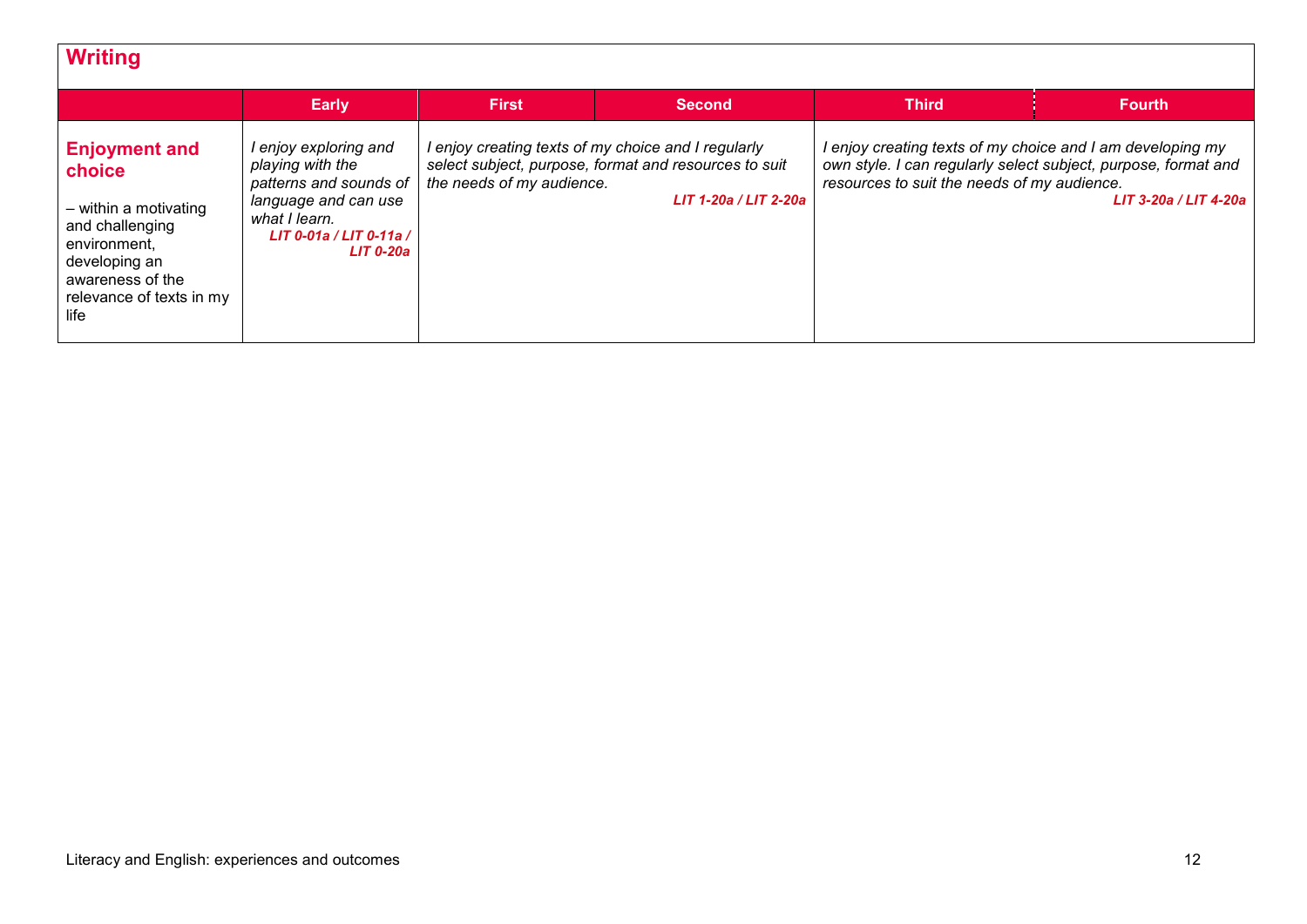| <b>Writing (continued)</b>                                                                                                                                          |                                                                                                                                                                                                     |                                                                                                                                                                                                          |                                                                                                                                                                                                              |                                                                                                                                                                                                                                                    |                                                                                                                                                                                                             |
|---------------------------------------------------------------------------------------------------------------------------------------------------------------------|-----------------------------------------------------------------------------------------------------------------------------------------------------------------------------------------------------|----------------------------------------------------------------------------------------------------------------------------------------------------------------------------------------------------------|--------------------------------------------------------------------------------------------------------------------------------------------------------------------------------------------------------------|----------------------------------------------------------------------------------------------------------------------------------------------------------------------------------------------------------------------------------------------------|-------------------------------------------------------------------------------------------------------------------------------------------------------------------------------------------------------------|
|                                                                                                                                                                     | <b>Early</b>                                                                                                                                                                                        | <b>First</b>                                                                                                                                                                                             | <b>Second</b>                                                                                                                                                                                                | <b>Third</b>                                                                                                                                                                                                                                       | <b>Fourth</b>                                                                                                                                                                                               |
| <b>Tools for writing</b><br>- using knowledge of<br>technical aspects to<br>help my writing<br>communicate effectively<br>within and beyond my<br>place of learning | I explore sounds,<br>letters and words.<br>discovering how they<br>work together, and I<br>can use what I learn to<br>help me as I read or<br>write.<br>ENG 0-12a / LIT 0-13a /<br>$LIT$ 0-21a      | I can spell the most<br>commonly-used<br>words, using my<br>knowledge of letter<br>patterns and spelling<br>rules and use<br>resources to help me<br>spell tricky or<br>unfamiliar words.<br>$LIT$ 1-21a | I can spell most of the words<br>I need to communicate, using<br>spelling rules, specialist<br>vocabulary, self-correction<br>techniques and a range of<br>resources.<br>$LIT 2-21a$                         | I can use a range of<br>strategies and resources and<br>spell most of the words I<br>need to use, including<br>specialist vocabulary, and<br>ensure that my spelling is<br>accurate.<br>$LIT$ 3-21a                                                | I can use a range of<br>strategies and resources<br>independently and ensure<br>that my spelling, including<br>specialist vocabulary, is<br>accurate.<br>$LIT$ 4-21a                                        |
|                                                                                                                                                                     | As I play and learn, I<br>enjoy exploring<br>interesting materials<br>for writing and different<br>ways of recording my<br>experiences and<br>feelings, ideas and<br>information.<br>$LIT$ 0-21 $b$ | I can write<br>independently, use<br>appropriate<br>punctuation and order<br>and link my sentences<br>in a way that makes<br>sense.<br>$LIT$ 1-22a                                                       | In both short and extended<br>texts, I can use appropriate<br>punctuation, vary my<br>sentence structures and<br>divide my work into<br>paragraphs in a way that<br>makes sense to my reader.<br>$LIT$ 2-22a | As appropriate to my purpose and type of text, I can<br>punctuate and structure different types of sentences with<br>sufficient accuracy, and arrange these to make meaning<br>clear, showing straightforward relationships between<br>paragraphs. | LIT 3-22a / LIT 4-22a                                                                                                                                                                                       |
|                                                                                                                                                                     |                                                                                                                                                                                                     | Throughout the writing<br>process, I can check<br>that my writing makes<br>sense.<br>$LIT$ 1-23a                                                                                                         | Throughout the writing<br>process, I can check that my<br>writing makes sense and<br>meets its purpose.<br>$LIT$ 2-23a                                                                                       | Throughout the writing<br>process, I can review and<br>edit my writing to ensure that<br>it meets its purpose and<br>communicates meaning at<br>first reading.<br>$LIT$ 3-23a                                                                      | Throughout the writing<br>process, I can review and<br>edit my writing independently<br>to ensure that it meets its<br>purpose and communicates<br>meaning clearly at first<br>reading.<br><b>LIT 4-23a</b> |

## Literacy and English: experiences and outcomes 13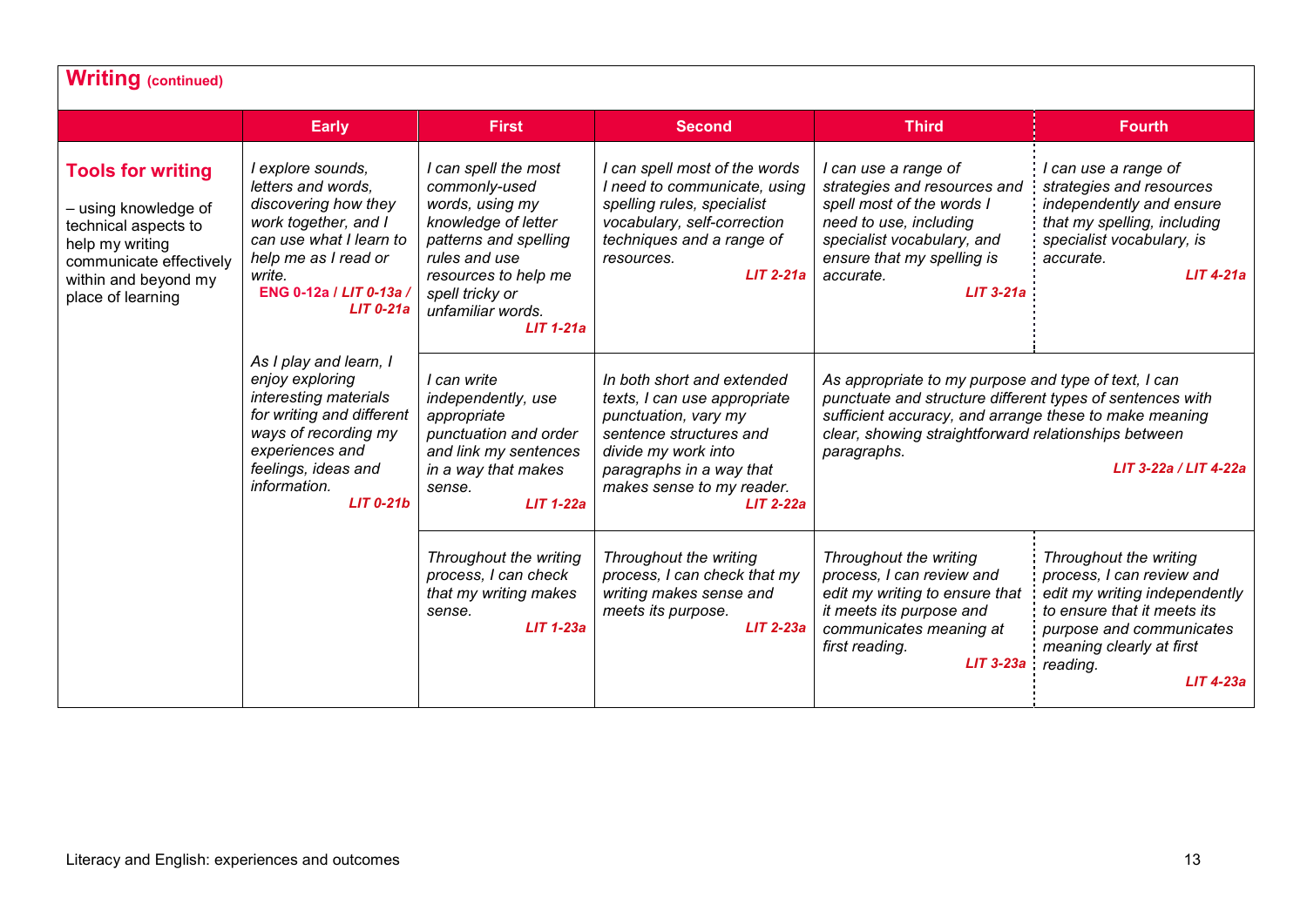| Writing (continued)                     |              |                                                                                                                                                                        |                                                                                                                                                                        |                                                                                                                                                                                             |                                                                                                                                     |
|-----------------------------------------|--------------|------------------------------------------------------------------------------------------------------------------------------------------------------------------------|------------------------------------------------------------------------------------------------------------------------------------------------------------------------|---------------------------------------------------------------------------------------------------------------------------------------------------------------------------------------------|-------------------------------------------------------------------------------------------------------------------------------------|
|                                         | <b>Early</b> | First                                                                                                                                                                  | <b>Second</b>                                                                                                                                                          | <b>Third</b>                                                                                                                                                                                | <b>Fourth</b>                                                                                                                       |
| <b>Tools for writing</b><br>(continued) |              | l can present my<br>writing in a way that<br>will make it legible and<br>attractive for my<br>reader, combining<br>words, images and<br>other features.<br>$LIT$ 1-24a | I consider the impact that<br>layout and presentation will<br>have and can combine<br>lettering, graphics and other<br>features to engage my<br>reader.<br>$LIT$ 2-24a | I can consider the impact that<br>layout and presentation will<br>have on my reader, selecting<br>and using a variety of<br>features appropriate to<br>purpose and audience.<br>$LIT$ 3-24a | I can justify my choice and<br>use of layout and<br>presentation in terms of the<br>intended impact on my<br>reader.<br>$LIT$ 4-24a |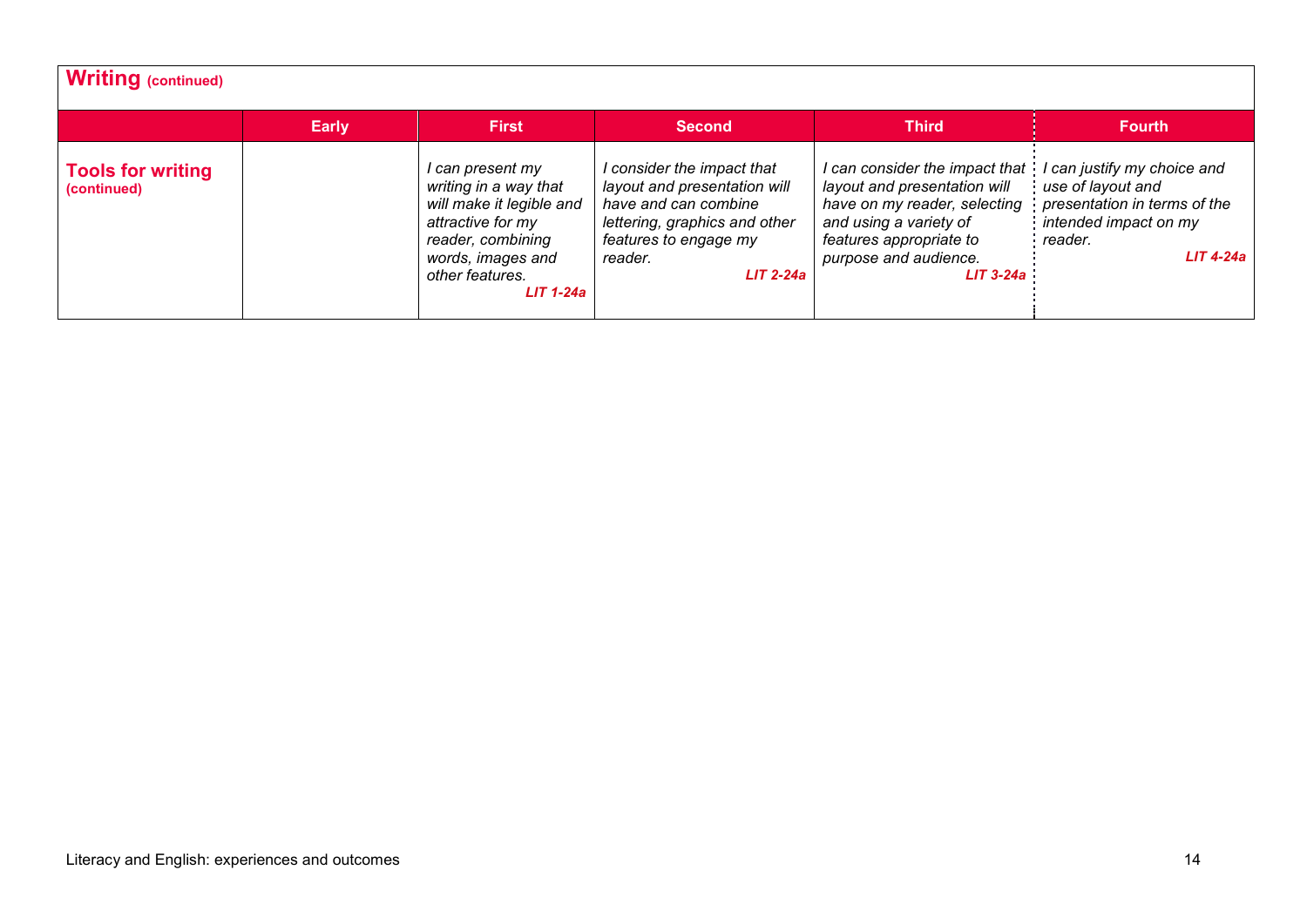<span id="page-15-0"></span>

| <b>Writing (continued)</b>                                                                                                                |                                                                                                                                                                       |                                                                                                                                                                                                                                                                |                                                                                                                                                                                                                                                                                                             |                                                                                                                                                                                                                                                                                                                                                                                                           |                                                                                                                                                                                                                                                                                                           |
|-------------------------------------------------------------------------------------------------------------------------------------------|-----------------------------------------------------------------------------------------------------------------------------------------------------------------------|----------------------------------------------------------------------------------------------------------------------------------------------------------------------------------------------------------------------------------------------------------------|-------------------------------------------------------------------------------------------------------------------------------------------------------------------------------------------------------------------------------------------------------------------------------------------------------------|-----------------------------------------------------------------------------------------------------------------------------------------------------------------------------------------------------------------------------------------------------------------------------------------------------------------------------------------------------------------------------------------------------------|-----------------------------------------------------------------------------------------------------------------------------------------------------------------------------------------------------------------------------------------------------------------------------------------------------------|
|                                                                                                                                           | <b>Early</b>                                                                                                                                                          | <b>First</b>                                                                                                                                                                                                                                                   | <b>Second</b>                                                                                                                                                                                                                                                                                               | <b>Third</b>                                                                                                                                                                                                                                                                                                                                                                                              | <b>Fourth</b>                                                                                                                                                                                                                                                                                             |
| <b>Organising and</b><br>using information<br>- considering texts to<br>help create short and<br>extended texts for<br>different purposes |                                                                                                                                                                       | I am learning to use my<br>notes and other types<br>of writing to help me<br>understand information<br>and ideas, explore<br>problems, generate<br>and develop ideas or<br>create new text.<br>$LIT$ 1-25a                                                     | I can use my notes and other<br>types of writing to help me<br>understand information and<br>ideas, explore problems,<br>make decisions, generate<br>and develop ideas or create<br>new text.<br>I recognise the need to<br>acknowledge my sources<br>and can do this<br>appropriately.<br><b>LIT 2-25a</b> | I can use notes and other<br>types of writing to generate<br>and develop ideas, retain<br>and recall information,<br>explore problems, make<br>decisions, generate and<br>develop ideas or create<br>original text.<br>I recognise when it is<br>appropriate to quote from<br>sources and when I should<br>put points into my own<br>words. I can acknowledge<br>my sources appropriately.<br>$LIT$ 3-25a | I can use notes and other<br>types of writing to generate<br>and develop ideas, retain<br>and recall information,<br>explore problems, make<br>decisions, or create original<br>text.<br>can make appropriate and<br>responsible use of sources<br>and acknowledge these<br>appropriately.<br>$LIT$ 4-25a |
|                                                                                                                                           | Within real and<br>imaginary situations, I<br>share experiences and<br>feelings, ideas and<br>information in a way<br>that communicates my<br>message.<br>$LIT$ 0-26a | By considering the<br>type of text I am<br>creating, <sup>6</sup> I can select<br>ideas and relevant<br>information, organise<br>these in a logical<br>sequence and use<br>words which will be<br>interesting and/or<br>useful for others.<br><b>LIT 1-26a</b> | By considering the type of<br>text I am creating, I can<br>select ideas and relevant<br>information, organise these<br>in an appropriate way for my<br>purpose and use suitable<br>vocabulary for my audience.<br>$LIT$ 2-26a                                                                               | By considering the type of text I am creating, I can<br>independently select ideas and relevant information for<br>different purposes, and organise essential information or<br>ideas and any supporting detail in a logical order. I can use<br>suitable vocabulary to communicate effectively with my<br>audience.<br>LIT 3-26a / LIT 4-26a                                                             |                                                                                                                                                                                                                                                                                                           |

 $^6$  These will include the range of texts and media described in the principles and practice paper.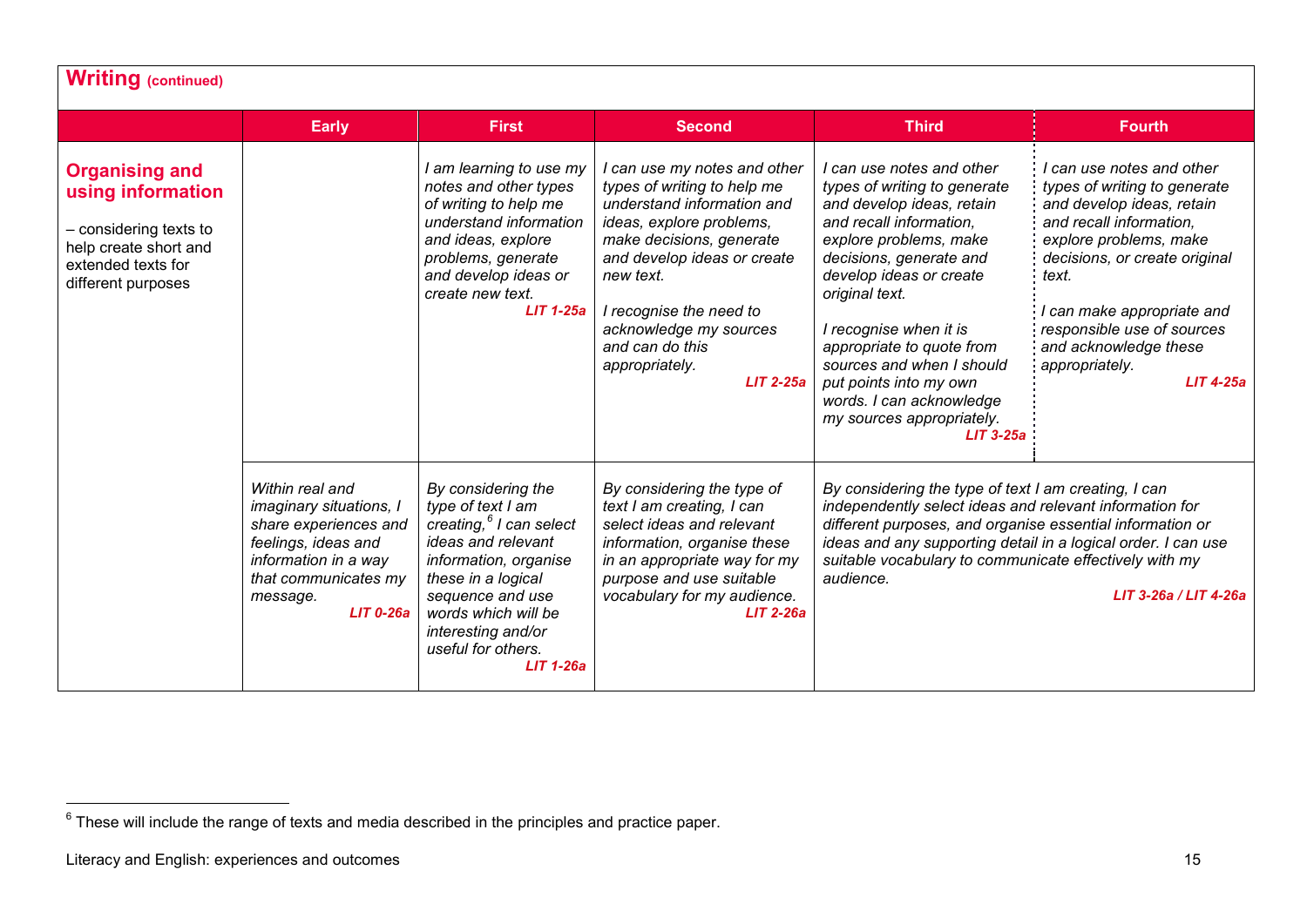| <b>Writing (continued)</b>                                                                                                                                                                               |              |                                                                                                                                                            |                                                                                                                                                                                |                                                                                                                                                                                                              |                                                                                                                                                                                                         |
|----------------------------------------------------------------------------------------------------------------------------------------------------------------------------------------------------------|--------------|------------------------------------------------------------------------------------------------------------------------------------------------------------|--------------------------------------------------------------------------------------------------------------------------------------------------------------------------------|--------------------------------------------------------------------------------------------------------------------------------------------------------------------------------------------------------------|---------------------------------------------------------------------------------------------------------------------------------------------------------------------------------------------------------|
|                                                                                                                                                                                                          | <b>Early</b> | <b>First</b>                                                                                                                                               | <b>Second</b>                                                                                                                                                                  | <b>Third</b>                                                                                                                                                                                                 | <b>Fourth</b>                                                                                                                                                                                           |
| <b>Creating texts</b><br>- applying the elements<br>which writers use to<br>create different types of<br>short and extended<br>texts with increasingly<br>complex ideas,<br>structures and<br>vocabulary |              |                                                                                                                                                            | I am learning to use<br>language and style in a way<br>which engages and/or<br>influences my reader.<br><b>ENG 2-27a</b>                                                       | I can engage and/or influence readers through my use of<br>language, style and tone as appropriate to genre.<br><b>ENG 3-27a / ENG 4-27a</b>                                                                 |                                                                                                                                                                                                         |
|                                                                                                                                                                                                          |              | I can convey<br>information, describe<br>events or processes,<br>share my opinions or<br>persuade my reader in<br>different ways.<br>LIT 1-28a / LIT 1-29a | I can convey information,<br>describe events, explain<br>processes or combine ideas<br>in different ways.<br>$LIT$ 2-28a                                                       | I can convey information,<br>describe events, explain<br>processes or concepts, and<br>combine ideas in different<br>ways.<br>$LIT 3-28a$                                                                    | can convey information and<br>describe events, explain<br>processes or concepts,<br>providing substantiating<br>evidence, and synthesise<br>ideas or opinions in different<br>ways.<br><b>LIT 4-28a</b> |
|                                                                                                                                                                                                          |              | I can persuade, argue,<br>explore issues or express an<br>opinion using relevant<br>supporting detail and/or<br>evidence.<br>$LIT$ 2-29a                   | I can persuade, argue,<br>evaluate, explore issues or<br>express an opinion using a<br>clear line of thought, relevant<br>supporting detail and/or<br>evidence.<br>$LIT$ 3-29a | I can persuade, argue,<br>evaluate, explore issues or<br>express and justify opinions<br>within a convincing line of<br>thought, using relevant<br>supporting detail and/or<br>evidence.<br><b>LIT 4-29a</b> |                                                                                                                                                                                                         |